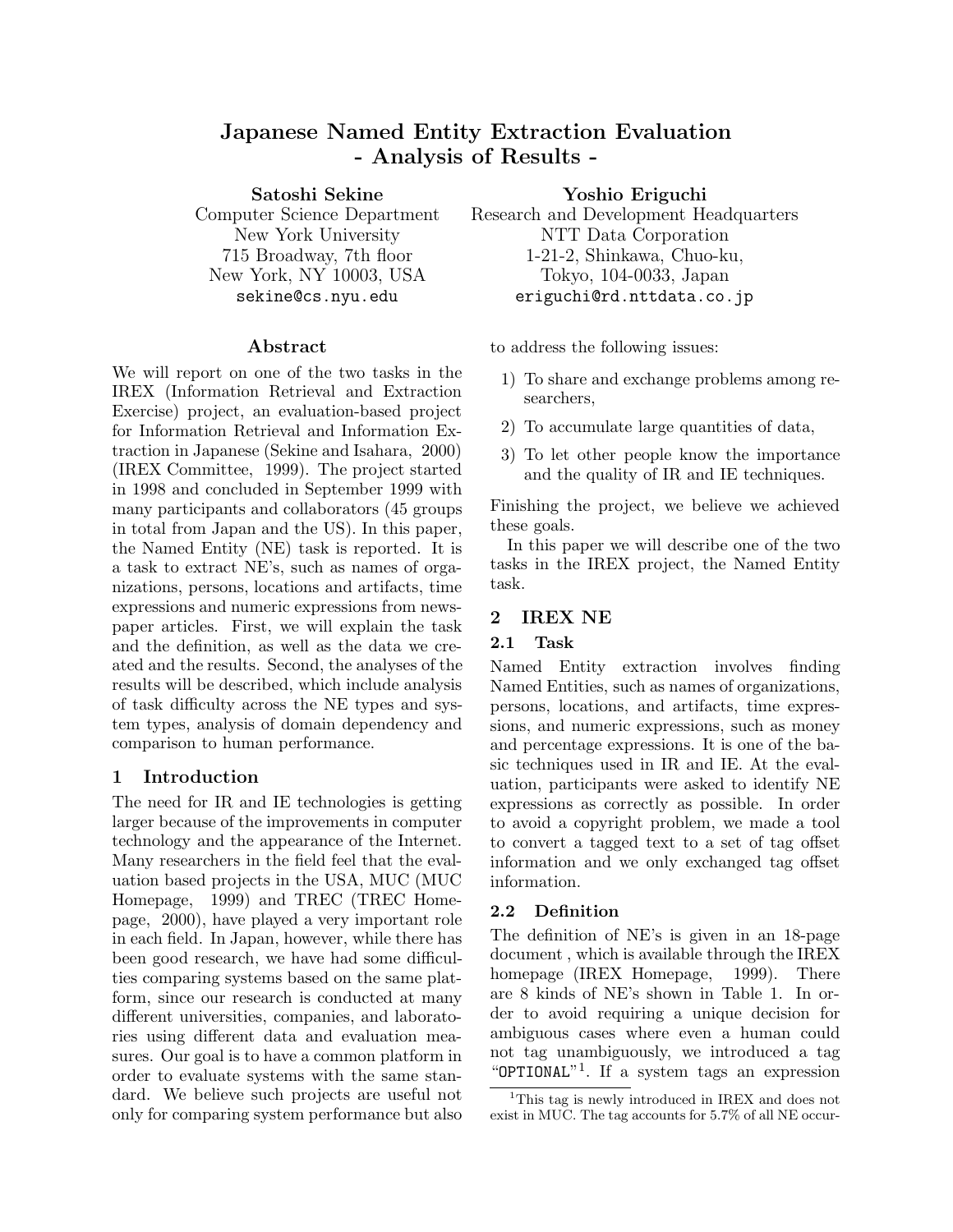| NE.          | Example                        |
|--------------|--------------------------------|
| ORGANIZATION | The Diet, IREX Committee       |
| PERSON       | Sekine, Wakanohana             |
| LOCATION     | Japan, Tokyo, Mt.Fuji          |
| ARTIFACT     | Pentium II, Nobel Prize        |
| DATE         | March 5, 1965; Yesterday       |
| TTMF.        | 11 PM, midnight                |
| MONEY        | $100 \overline{$ yen, \$12,345 |
| PERCENT      | $10\%$ , a half                |

Table 1: NE Classes

within the OPTIONAL tag, it is just ignored for the scoring. The definition was created based on the MUC/MET definition; however, the process of making the definition was not easy. In particular, the definition of the newly introduced NE type "artifact" was controversial. We admit that more consideration is needed to make a clearer definition of the NE types.

Comparing the NE task in Japanese to that in English, one of the difficulties comes from the fact that there is no word delimiter in Japanese. Systems have to identify the boundaries of expressions. This will become complicated when we want to tag a substring of what is generally considered a Japanese word. For example, in Japanese there is a word "Rainichi" which means "Visit Japan" and consists of two Chinese characters, "Rai" (Visit) and "Nichi" (abbreviation of Japan). Although many word segmenters identify it as a single word, we expect to extract only "Nichi" as a location. This is a tricky problem, as opposed to the case in English where a word is the unit of NE candidates.

### **2.3 Runs and Data**

There were three kinds of NE exercises, the dry run, a restricted domain formal run, and a general domain formal run, which will be explained later. Also we created three kinds of training data: the dry run training data, the CRL NE data and the formal run domain restricted training data. Table 2 shows the size of each data set. Note that CRL NE data belongs to the Communication Research Laboratory (CRL), but it is included in the table, because the data was created by IREX participants, using the definition of IREX-NE, and distributed through IREX.

| Data                             | Number of |
|----------------------------------|-----------|
|                                  |           |
|                                  | articles  |
| Dry Run training                 | 46        |
| Dry Run                          | 36        |
| CRL_NE data                      | 1174      |
| Formal run (restricted) training | 23        |
| Formal run (restricted)          | 20        |
| Formal run (general)             | 71        |

Table 2: Data size

In order to ensure the fairness of the exercise in the formal run, we used newspaper articles which no one had ever seen. We set the date to freeze the system development (April 13, 1999). The date for the evaluation was set one month after that date (May 13 to 17, 1999) so that we could select the test articles from the period between those dates. We thank the Mainichi Newspaper Corporation for providing this data for us free of charge.

## **2.4 Restricted domain**

In the formal run, in order to study system portability and the effect of domains on NE performance, we had two kinds of evaluation: restricted domain and general domain. In the general domain evaluation, we selected articles regardless of domain. The domain of the restricted domain evaluation was announced one month before the development freeze date. It was an "arrest" domain defined as follows and all the articles in the restricted domain are selected based on the definition.

*The articles are related to an event "arrest". The event is defined as the arrest of a suspect or suspects by police, National Police, State police or other police forces including the ones of foreign countries. It includes articles mentioning an arrest event in the past. It excludes articles which have only information about requesting an arrest warrant, an accusation or sending the papers pertaining to a case to an Attorney's Office.*

rences in the general domain evaluation and 2.1% in the restricted domain evaluation (the types of the evaluation will be explained later).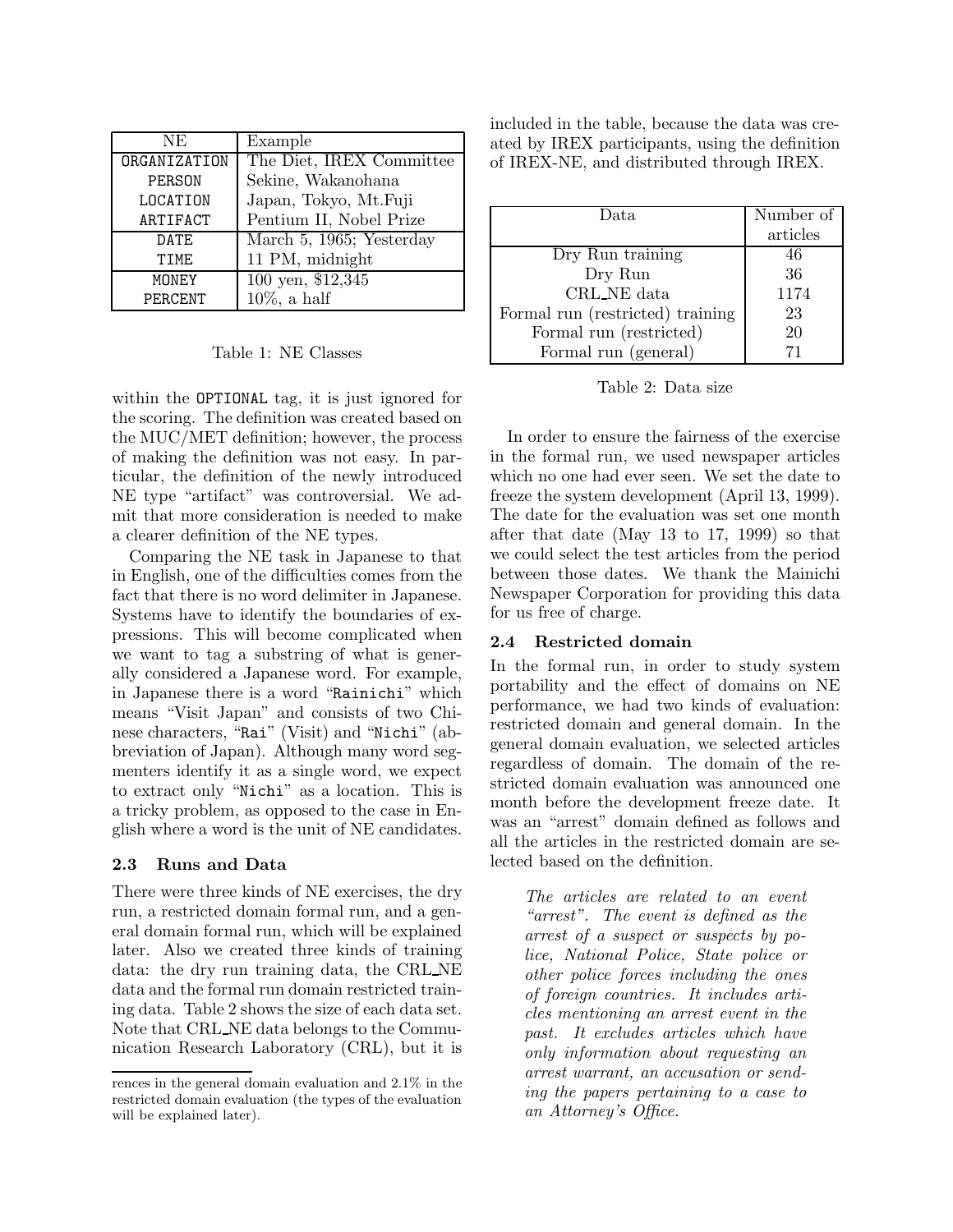### **2.5 Results**

8 groups and 11 systems participated in the dry run, and 14 groups and 15 systems participated in the formal run<sup>2</sup>. The evaluation results were made public anonymously using system ID's. Table 3 shows the evaluation results (Fmeasure) of the formal run. F-measure is calculated from recall and precision (IREX Committee, 1999). It ranges from 0 to 100, and the larger the better

| System ID | general | restrict | diff.    |
|-----------|---------|----------|----------|
| 1201      | 57.69   | 54.17    | $-3.52$  |
| 1205      | 80.05   | 78.08    | $-1.97$  |
| 1213      | 66.60   | 59.87    | $-6.73$  |
| 1214      | 70.34   | 80.37    | $+10.03$ |
| 1215      | 66.74   | 74.56    | $+7.82$  |
| 1223      | 72.18   | 74.90    | $+2.72$  |
| 1224      | 75.30   | 77.61    | $+2.31$  |
| 1227      | 77.37   | 85.02    | $+7.65$  |
| 1229      | 57.63   | 64.81    | $+7.18$  |
| 1231      | 74.82   | 81.94    | $+7.12$  |
| 1234      | 71.96   | 72.77    | $+0.81$  |
| 1240      | 60.96   | 58.46    | $-2.50$  |
| 1247      | 83.86   | 87.43    | $+3.57$  |
| 1250a     | 69.82   | 70.12    | $+0.30$  |
| 1250b     | 57.76   | 55.24    | $-2.52$  |

Table 3: NE Formal run result

## **3 Analyses of the results**

## **3.1 Difficulty across NE type**

In Table 4, the F-measure of the best performing system is shown in the "Best" column; the average F-measures are shown in the "Average" column for each NE type on the formal runs. It can be observed that identifying time and numeric expressions is relatively easy, as the average F-measures are more than 80%. In contrast, the accuracy of the other types of NE is not so good. In particular, artifacts are quite difficult to identify. It is interesting to see that tagging artifacts in the general domain is much harder than in the restricted domain. This is because of the limited types of artifacts in the restricted domain. Most of the artifacts in the restricted domain are the names of laws, as the domain is the arrest domain. Systems might be able to find such types of names easily because they could be recognized by a small number of simple patterns or by a short list. The types of the artifacts in the general domain are quite diverse, including names of prizes, novels, ships, or paintings. It might be difficult to build patterns for these items, or systems may need very complicated rules or large dictionaries.

## **3.2 Three types of systems**

Based on the questionnaire for the participants we gathered after the formal runs, we found that there are three types of systems.

• Hand created pattern based

These are pattern based systems where the patterns are created by hand. A typical system used prefix, suffix and proper noun dictionaries. Patterns in these systems look like "If proper nouns are followed by a suffix of person name (for example, a common suffix like "San", which is almost equivalent to Mr. and Ms.) then the proper nouns are a person name". This type of system was very common; there were 8 systems in this category.

- Automatically created pattern based These are pattern based systems where some or all of the patterns are created automatically using a training corpus. There were three systems in this category, and these systems used quite different methods. One of them used the "error driven method", in which hand created patterns were applied to tagged training data and the system learned from the mistakes. Another system learned patterns for a wide range of information, including, syntax, verb frame and discourse information from training data. The last system used the local context of training data and several filters were applied to get more accurate patterns.
- Fully automatic

Systems in this category created their knowledge automatically from a training corpus. There were four systems in this category. These systems basically tried to assign one of the four tags, beginning, middle or ending of an NE, or out-of-NE, to

<sup>&</sup>lt;sup>2</sup>The participation to the dry run was not obligatory. This is why the number of participants is smaller in the dry run than that in the formal run.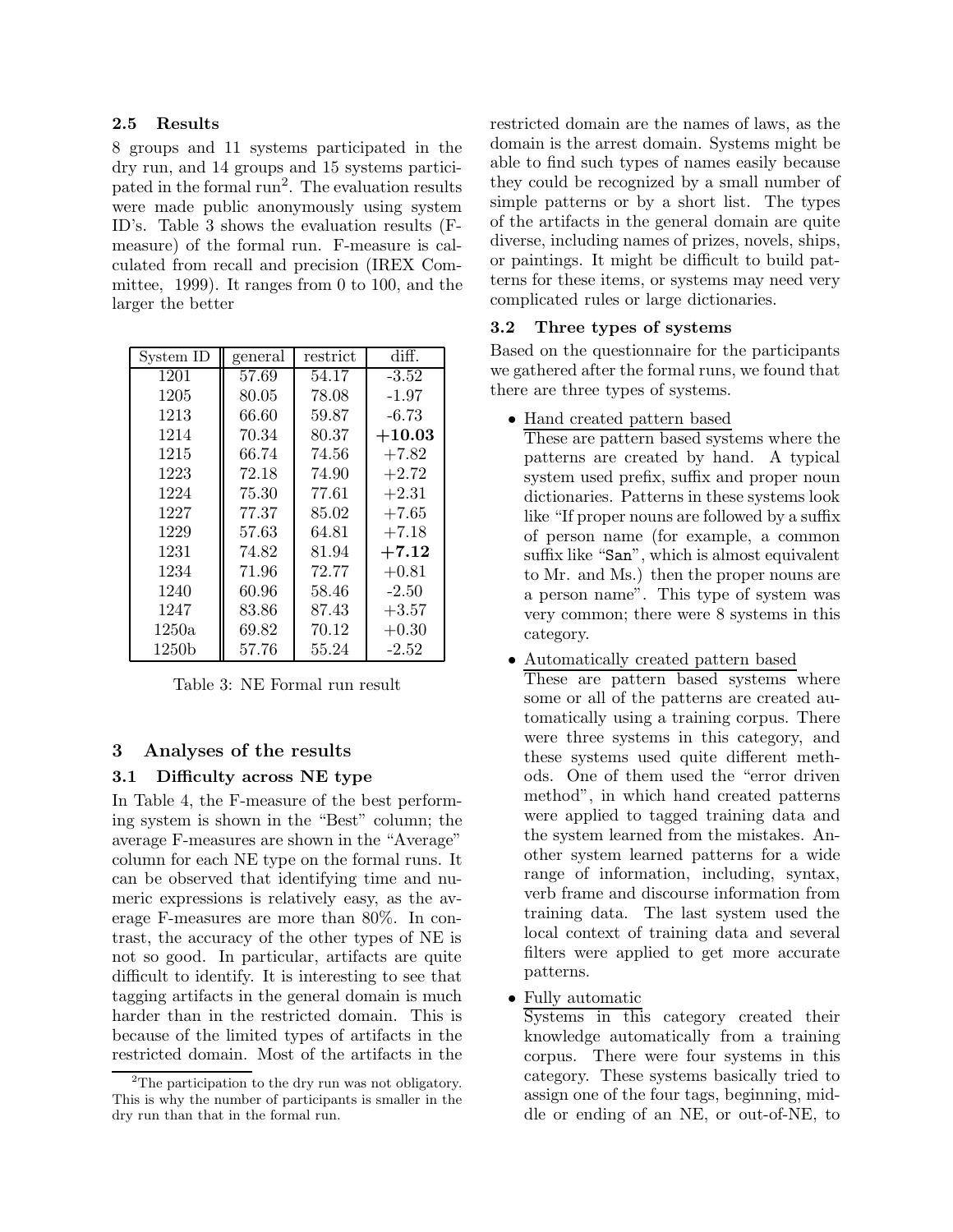|                | General domain |         | Restrict domain |             |         |               |        |
|----------------|----------------|---------|-----------------|-------------|---------|---------------|--------|
| NE type        | $_{\rm Best}$  | Average | Expert          | <b>Best</b> | Average | <b>Novice</b> | Expert |
| Organization   | 78             | 57      | 96              | 75          | 55      | 88            | 98     |
| Person         | 87             | 68      | 99              | 87          | 69      | 97            | 100    |
| Location       | 84             | 70      | 98              | 88          | 68      | 94            | 99     |
| Artifact       | 44             | 26      | 90              | 83          | 58      | 74            | 92     |
| Date           | 90             | 86      | 98              | 93          | 89      | 96            | 100    |
| Time           | 82             | 83      | 97              | 97          | 90      | 98            | 98     |
| Money          | 86             | 86      | 100             | 100         | 91      | 100           | 100    |
| Percent        | 84             | 86      | 97              |             |         |               |        |
| $\text{Total}$ | 84             | 70      | 98              | 87          | 72      | 94            | 99     |

Table 4: Results

each word or each character. The source information for the training was typically character type, POS, dictionary information or lexical information. As the learning mechanism, Maximum Entropy models, decision trees, and HMMs were used.

It is interesting to see that the top three systems came from each category; the best system was a hand created pattern based system, the second system was an automatically created pattern based system and the third system was a fully automatic system. So we believe we can not conclude which type is superior to the others.

Analyzing the results of the top three systems, we observed the importance of the dictionaries. The best hand created pattern based system seems to have a wide coverage dictionary for person, organization and location names and achieved very good accuracy for those categories. However, the hand created pattern based system failed to capture the evaluation specific patterns like "the middle of April". Systems were required to extract the entire expression as a date expression, but the system only extracted "April". The best hand created rule based system, as well as the best automatically created pattern based system also missed other specific patterns which include abbreviations ("Rai-Nichi" = Visit-Japan), conjunctions of locations ("Nichi-Bei" = Japan-US), and street addresses ("Meguro-ku, Ookayama 2-12-1"). The best fully automatic system was successful in extracting most of these specific patterns. However, the fully automatic system has a problem in its coverage. In particular, the training data was newspaper articles published in 1994 and the test data was from 1999, so there are several new names, e.g. the prime minister's name which is not so common (Obuchi) and a location name like "Kosovo", which were rarely mentioned in 1994 but appeared a lot in 1999. The system missed many of them.

## **3.3 Domain dependency**

In Table 3, the differences in performance between the general domain and the restricted domain are shown in the column "diff.". Many systems performed better in the restricted domain, although a small number of systems performed better in the general domain. There were two systems which intentionally tuned their systems towards the restricted domain, which are shown in bold in the table. Both of these were among the systems which performed much better (more than 7%) in the restricted domain. The system which achieved the largest improvement was a fully automatic system, and it only replaced the training data for the domain restricted task (so this is an intentionally tuned system). It shows the domain dependency of the task, although further investigation is needed to see why some other systems can perform much better even without domain tuning.

## **3.4 Comparison to human performance**

In Table 4, human performance is shown in the "Novice" and "Expert" columns. "Novice" means the average F-measure of three graduate students and "Expert" means the average F-measure of the two people who were most re